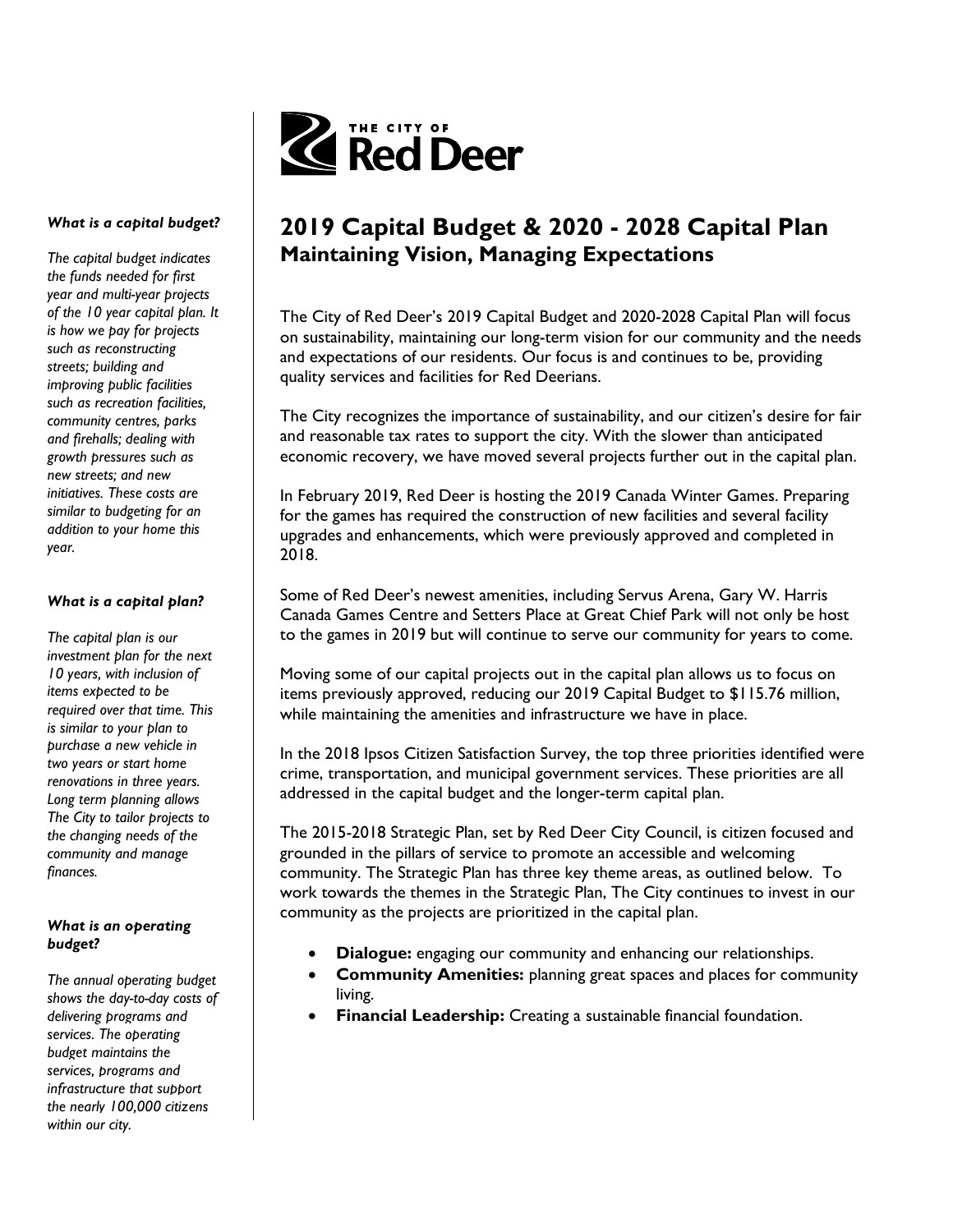#### Strategic Plan

City Council is currently developing its Strategic Plan for 2019 to 2022.

#### Vision:

- Why do we need a 10 year • Innovative thinking
	- Inspired results
- Vibrant community

## $M$ ission: We use a long-term basis  $\mathcal{M}$

The City of Red Deer works together to provide leadership and sustainable municipal services for our  ${\sf community}.$ 

City Council is currently developing its Strategic Plan for 2019 to 2022.

## City Council capital budget approval process:

The 2020 - 2028 Capital Plan and 2019 Capital Budget will be presented to City Council starting at 9 a.m. on November 19, 2018 in Council Chambers, Red Deer City Hall. Proceedings will continue on November 20 if needed.

## Capital plan overview

The 2020-2028 Capital Plan is a plan for investment in long term assets that will be approved in principle.

One of The City's responsibilities is to ensure city infrastructure meets the needs of the community and is well maintained. Capital expenditures are made to fund new infrastructure or improve existing infrastructure, and to deal with assets generally valued over \$10,000 and having a lifespan greater than one year, such as major equipment, buildings, community facilities, and roads. Anticipated spending in these areas form The City's capital plan funding requirements.

The City's 10 year capital budgeting process is an important step in keeping us on track towards achieving our vision. It allows The City to tailor projects to the changing needs of the community and manage finances.

### Decisions for the 2020 – 2028 Capital Plan

The capital plan for 2020-2028 totals \$1.4 billion, based on current projections. There are several key drivers of the capital plan, some of which include community safety, transportation upgrades and the development and redevelopment of community amenities.

One significant challenge is developing new infrastructure to meet community needs and expectations while maintaining an existing infrastructure continuously stressed by high levels of increased use. Wear and tear on facilities, streets and bridges, changing standards and an evolving community vision have led to the need for new development and redevelopment of a number of facilities over the past few years.

Another challenge The City faces is a slower than anticipated economic recovery, and reduced growth in Alberta and our city as well as an anticipated reduction in provincial grants.

Balancing the needs of Red Deer with the current economic reality is a priority when planning a prosperous future for our community.

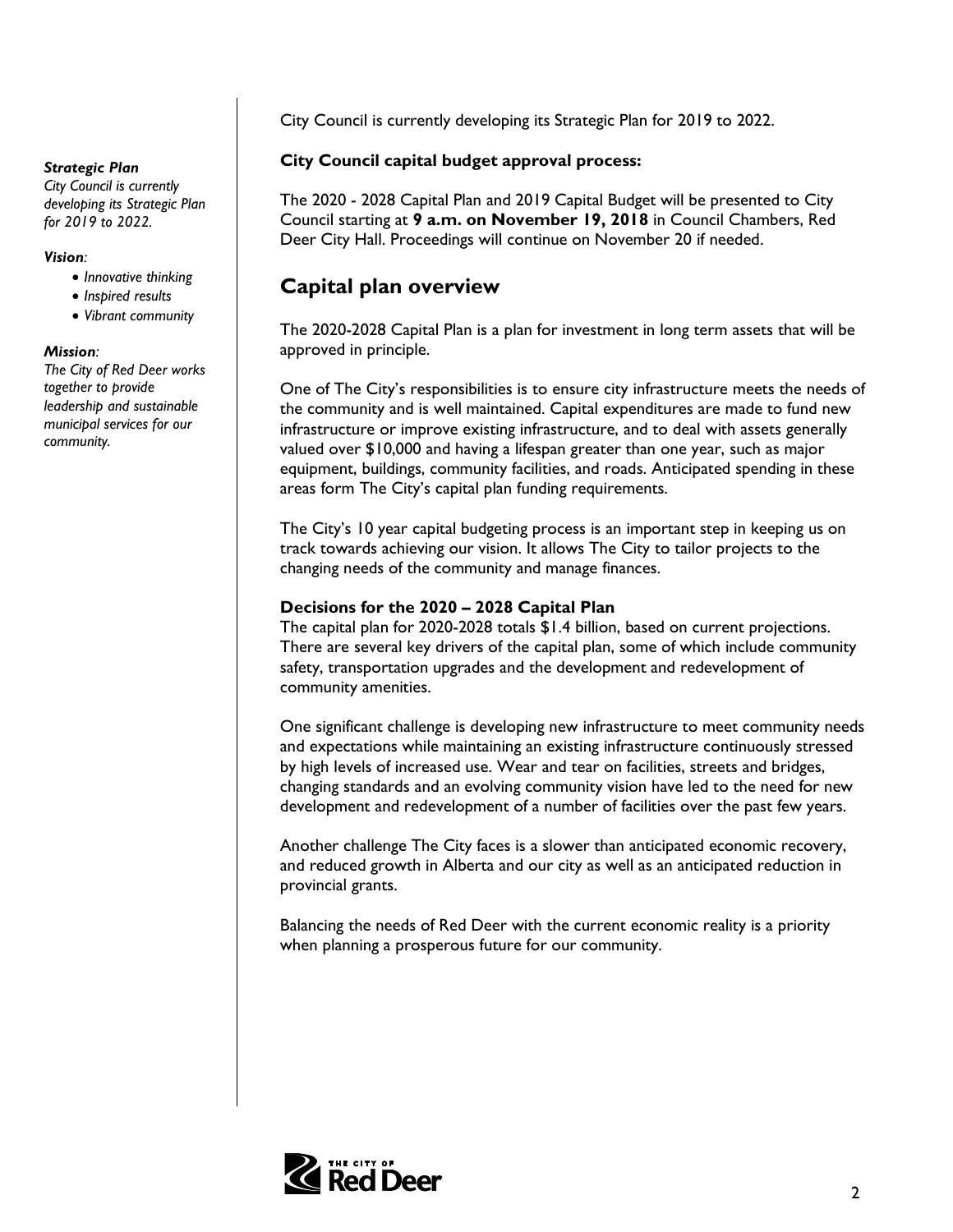Council will only debate and approve expenditures scheduled for 2019, and multiyear projects planned to start in 2020 and beyond.

Projects in the 2020-2028 Capital Plan are approved in principle by Council allowing the flexibility to adjust based on community need and funding sources. The capital plan projections are intended as estimated placeholders and planning tools which show an order of magnitude of future needs.

A project's inclusion in the capital plan does not mean that it is going ahead. It simply means that The City is considering it, planning for it, and considering financing options for it.

# Capital budget overview

The chart below represents a guide for future investment.



The base layer, Infrastructure Replacement / Rehabilitation Projects, are the foundational projects that bring current infrastructure back to good condition, restore to a former capacity, put something new in place of something that is worn out or no longer usable, or an improvement that adds value. This layer can be considered the priority projects. In the 2019 Capital Budget, Infrastructure projects account for 78.7% of the budget. Examples of projects being proposed include:

- Wastewater Treatment Plant phosphorus recovery and biosolids facility
- Water Utility Infrastructure, residuals management facility
- Pavement rehabilitation (crown paving)

The next layer up, Current Growth, signifies all projects excluding community amenities that are within the current growth area. Examples of projects being proposed in the 2019 Capital Budget include:

Highway 11A Upgrades: Northland Drive

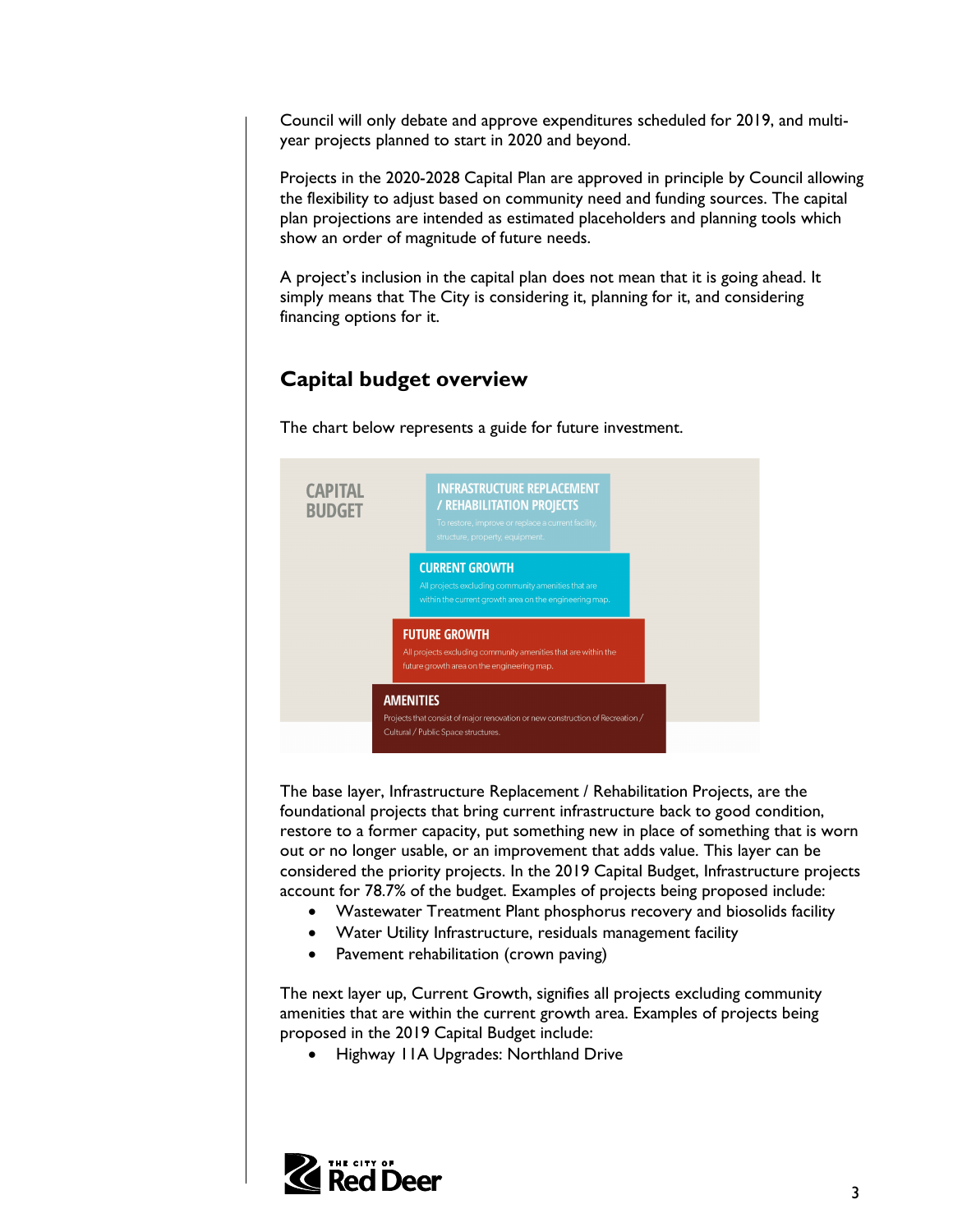The layer second from the top, Future Growth, includes all projects excluding community amenities that are within the future growth area. Due to slower growth, this layer is lean for 2018. Examples of projects being proposed in the 2019 Capital Budget include:

• Red Deer Regional Airport maintenance

The top layer, Amenities, incorporate projects that consist of major renovations or new construction of recreation, cultural or public space structures. Examples of projects being proposed in the 2019 Capital Budget include:

- G.H. Dawe Community Centre enhancements
- West Park School sports fields upgrades

The 2019 Capital Budget indicates the funds needed for the first year or multi-year projects of the capital plan. During budget discussions this year, Council will consider both current year and multi-year capital projects starting in 2019 and beyond totaling \$115,761,000, which is \$774,000 lower than projected in 2018.

The capital budget is how we pay for major projects, such as reconstructing streets; building and improving public facilities like recreation facilities, community centres and parks; new streets; and new initiatives.

## Capital budget funding sources: 2019 Funding Sources - \$115.76 million



Funding for capital projects comes from many sources including grants, customer contributions, reserves and debt. In the 2019 Capital Budget, funding for projects includes:

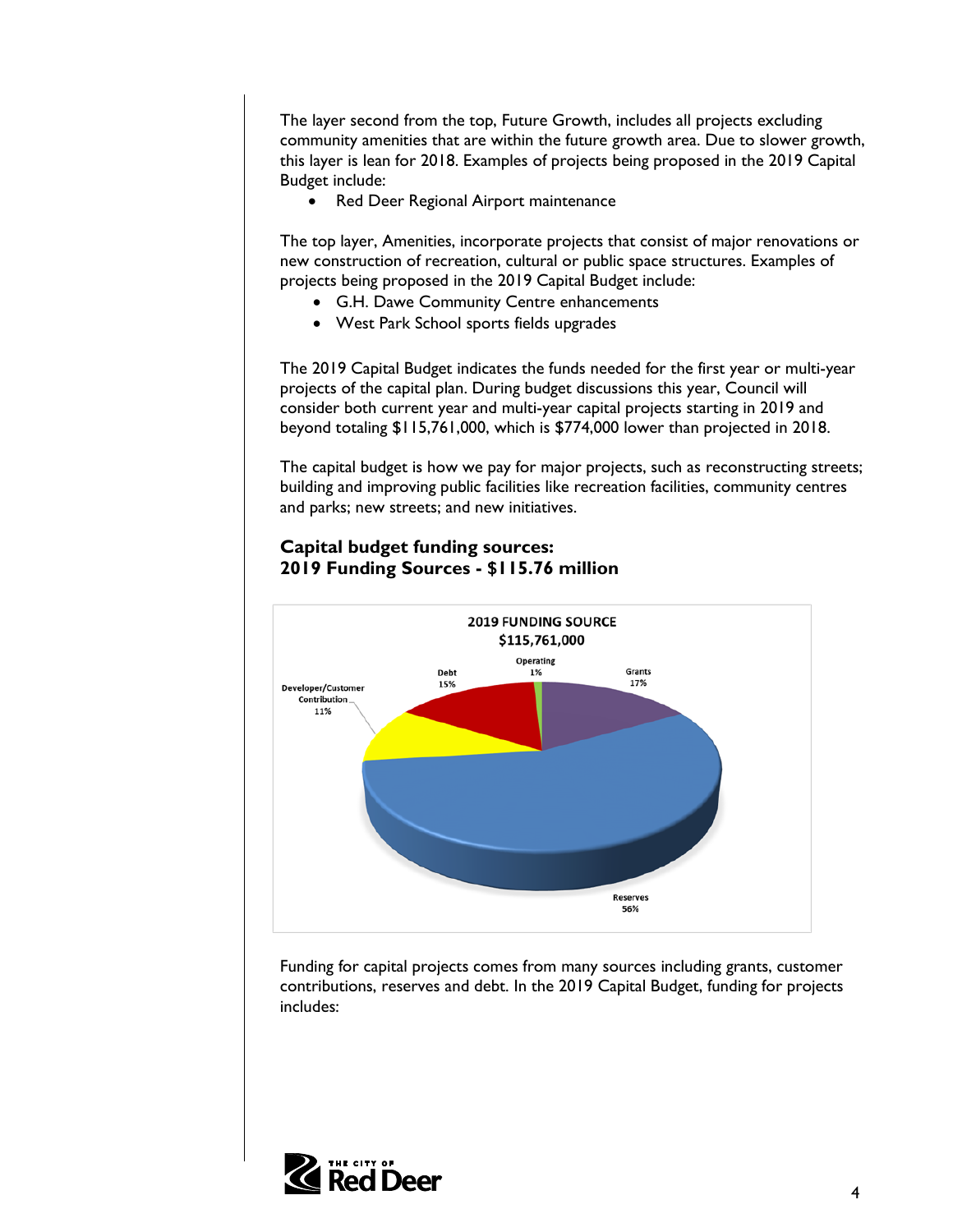#### Developer and Customer contributions

The capital plan includes projects supported through fees. These projects do not have an impact on taxation.

Continued growth creates new demands leaving The City to fund some new capital costs. These costs include upgrades and expansions, and the additional tax revenue generated from the increased number of properties is not sufficient to cover these additional costs, leaving The City to find other revenue sources to fund infrastructure projects.

#### Offsite levies

The City takes a role in front ending initial development costs for new neighbourhoods to finance water, sewers, storm sewers and roads required for growth and development. When a slowing economy leaves us with little or no development in serviced areas, there has been some delay in recovering these costs, but they eventually are recovered as offsite levies by The City from developers who build the costs into lot prices.

#### Reserves

Reserves are The City's savings accounts. A significant portion of the funding sources in the capital plan include a mixture of fee-supported and tax-supported resources. The City uses reserves to fund some capital projects which includes utility-supported reserves specifically allocated for water, wastewater, solid waste and electricity infrastructure; the Capital Project Reserve, which in recent years, has been steadily declining due to the number of expenditures exceeding the funds available; and, other capital reserves which are used for special purposes to repair and/or replace some of The City's infrastructure.

#### **Grants**

Grants received from the federal and provincial governments are neither municipal tax-supported nor fee-supported. Only revenue sources confirmed to date have been included in the capital budget.

One of the major provincial grants The City of Red Deer receives is the Municipal Sustainability Initiative (MSI) grant. MSI is calculated using a formula and is given to municipalities on an annual basis. Based on the Provincial Budget, this amount will be less than what we received in 2018.

#### Debt

The City's use of the Capital Projects Reserve over the years has allowed us to delay borrowing. This delay has put us in a sound financial position to manage future debt. However, the magnitude of capital work required and a lack of funds in the Capital Projects Reserve have led The City to use debt financing as a tool to handle Red Deer's significant capital needs.



Debt limit: The Provincial Government sets this rate at one and a half times revenue.

# Debt-servicing limit:

This is the limit the Province feels The City can afford to pay in interest and principal costs based on revenue.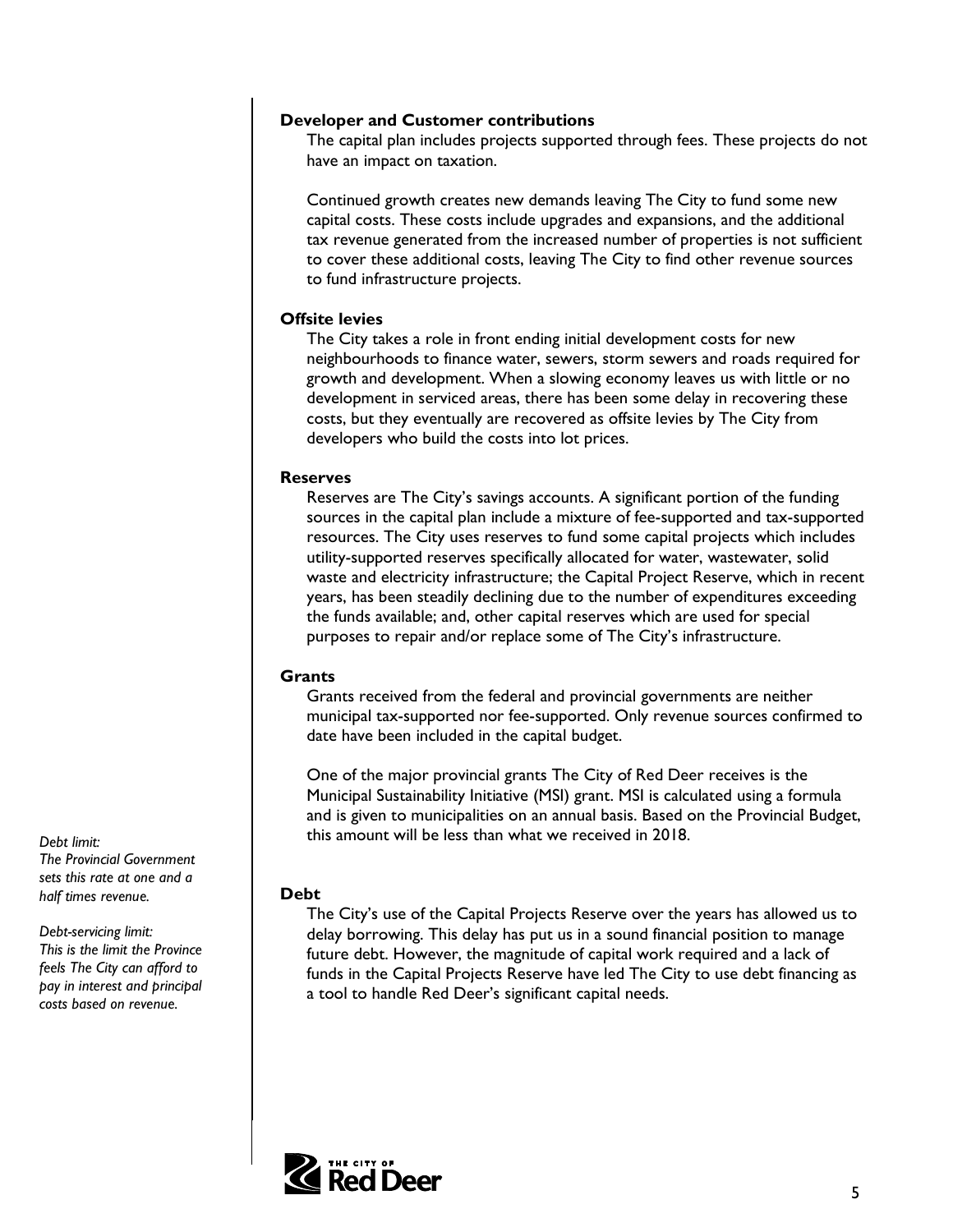## Debt financing

Debt is one financial tool cities use to finance large capital expenditures. This option allows The City to deal with growth pressures and some of the accumulation of aging infrastructure rehabilitation work.

### Debt financing is a responsible method of funding projects

The City of Red Deer, like many other municipalities, has identified debt financing as a viable and financially responsible method of funding projects. Unlike personal or business loans, interest rates for The City are fixed for the full life of the loan.

## Delaying projects could cost The City more

Investments needed to support capital development are significant, and failing to do so at critical times can be more costly to The City in the long run. Deferring work can result in deteriorating service levels if facilities and other infrastructure are not maintained. Putting off maintenance also increases overall project costs as it often leads to more significant work in the future and rising costs due to inflation. The City carefully analyzes each project and determines whether or not it is feasible to defer or delay.

## The City's level of debt is controlled by the provincial government

The provincial government limits the amount of debt for municipalities. Our estimated allowable debt limit for 2019 is approximately \$538.8 million. At the end of 2019, we project The City's overall debt to be \$303.2 million, which is 56 per cent of our debt limit.

## Key decisions for City Council

Because The City's capital plan includes approximately \$1.5 billion in projects between 2020 and 2028, it's important for Council to balance Red Deer's immediate capital projects with future community needs all while keeping the economy and the interests of Red Deer residents in mind.

As well, when considering whether or not to move forward with a particular capital project, Council will need to not only consider the expected project cost, but also the cost of deferral. Alternatives will need to be implemented to maintain the usefulness and value of our capital assets.

Decisions made this year will have lasting impacts on The City's future capacity to finance capital projects. Council needs to consider the total capital plan rather than just the 2019 Capital Budget to help ensure debt and other capital financing is available in the future, and that the operating budget is not unduly impacted by debtservicing and increased operating costs of new facilities.

With increasing challenge, slower growth, and lower revenue, Red Deer City Council has the complex role of striking a balance between meeting our immediate needs and putting the resources in place to achieve the community's vision.



How do we spend capital funds?

The City has a long list of projects for maintaining, upgrading and adding to our facilities and services. Developing the capital plan includes a long and detailed process requiring difficult choices between what we need to do and what we can afford.